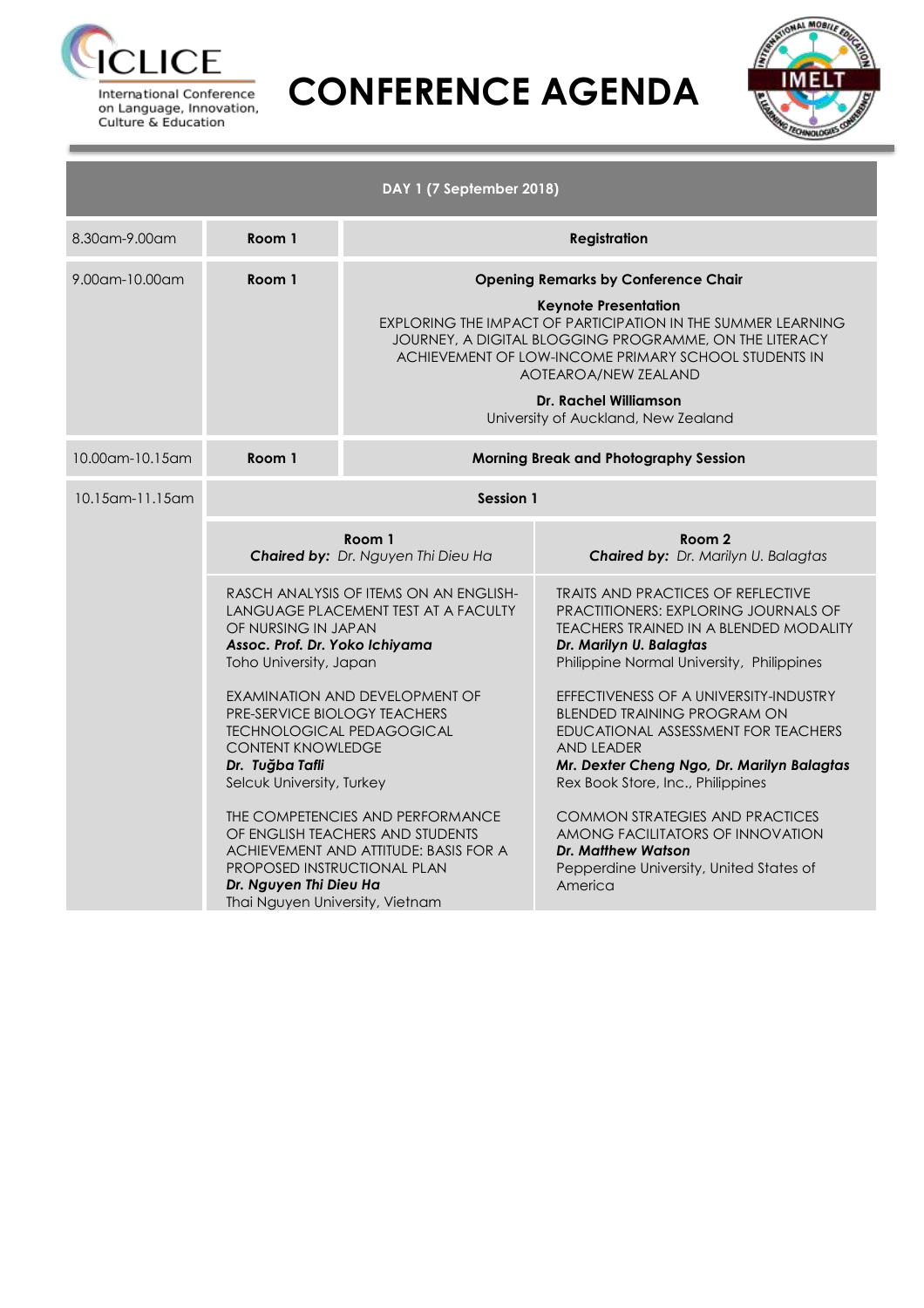



| 11.15am-12.15pm | <b>Session 2</b>                                                                                                   |                                                                                                                                                         |                                                                                                                                                                                                                                     |                                                                                                                                                  |  |  |  |
|-----------------|--------------------------------------------------------------------------------------------------------------------|---------------------------------------------------------------------------------------------------------------------------------------------------------|-------------------------------------------------------------------------------------------------------------------------------------------------------------------------------------------------------------------------------------|--------------------------------------------------------------------------------------------------------------------------------------------------|--|--|--|
|                 |                                                                                                                    | Room 1<br>Chaired by: Prof. Dr. Raja Maznah Raja<br>Hussain                                                                                             |                                                                                                                                                                                                                                     | Room <sub>2</sub><br><b>Chaired by:</b> Dr. Matthew Watson                                                                                       |  |  |  |
|                 | FOR AUTHENTIC ASSESSMENT<br>Sultan Qaboos University, Oman                                                         | STUDENTS AS DESIGNERS OF EBOOK<br>Prof. Dr. Raja Maznah Raja Hussain                                                                                    | SIMULATING THE CORPORATE<br><b>REORGANIZATION</b><br>Dr. Matthew Watson, Dr. Scott Beckett<br>Pepperdine University, California, USA                                                                                                |                                                                                                                                                  |  |  |  |
|                 | Ms. Mazyani Mat                                                                                                    | THE INTEGRATION OF YOUTUBE IN ESL<br>CLASSROOM TO ENHANCE WRITING<br>SKILLS AMONG UNDERGRADUATES<br>Universiti Pendidikan Sultan Idris, Malaysia        | <b>GENDER DIFFERENCES IN LEADERSHIP STYLES</b><br>AMONG SCHOOL HEADMASTERS IN A<br>RURAL DISTRICT IN MALAYSIA<br>Dr. Hamidon Abdul Rahman<br>Institut Aminuddin Baki, Malaysia                                                      |                                                                                                                                                  |  |  |  |
|                 | Ms. Lelenkova Anna V.                                                                                              | ASSESSING STUDENTS MOTIVATION TO<br>LEARN THE JAPANESE LANGUAGE AND<br>STUDIES IN THE AGE OF GLOBALIZATION<br>Saint Petersburg State University, Russia | AN EQUITY ANALYSIS OF SCHOLARSHIPS AND<br>LOANS IN FINANCING STUDENTS' TERTIARY<br>EDUCATION IN THE SARAWAK CORRIDOR OF<br>RENEWABLE ENERGY (SCORE) REGION<br>Assoc. Prof. Dr. Hieng Soon Lau<br>Edusar Resources Sdn Bhd, Malaysia |                                                                                                                                                  |  |  |  |
| 12.15pm-1.30pm  | <b>Hotel Restaurant</b>                                                                                            |                                                                                                                                                         | Lunch                                                                                                                                                                                                                               |                                                                                                                                                  |  |  |  |
| 1.30pm-2.30pm   | <b>Session 3</b>                                                                                                   |                                                                                                                                                         |                                                                                                                                                                                                                                     |                                                                                                                                                  |  |  |  |
|                 |                                                                                                                    | Room 1<br>Chaired by: Ms. Gizem Hatice Goren                                                                                                            | <b>Chaired by:</b>                                                                                                                                                                                                                  | Room <sub>2</sub><br>Dr. Hulya Tafli Duzgun                                                                                                      |  |  |  |
|                 | THE TRADITIONAL MENTORING OF<br><b>ADOLESCENT GIRLS IN BLACK</b><br>CASE OF VATSONGA<br>Dr. Osborn Risimati Chauke | COMMUNITIES IN SOUTH AFRICA: THE<br>University of Limpopo, South Africa                                                                                 | Dr. Hulya Tafli Duzgun                                                                                                                                                                                                              | PERCEPTIONS OF MEMORIA VIVA IN THE<br>ROMANCES OF MEDIEVAL ENGLAND AND<br>IN THE GEVHER NESIBE DARUSSIFA<br>Cambridge University, United Kingdom |  |  |  |
|                 | <b>LIMPOPO</b><br>Dr. Joe Kubayi                                                                                   | STUDENTS ATTITUDES TOWARDS DOUBLE-<br>BARREL SURNAMES AT THE UNIVERSITY OF<br>University of Limpopo, South Africa                                       | <b>INNOVATIVE TEACHING MATERIALS FOR</b><br><b>TEACHING THE MERCHANT OF VENICE</b><br>(1999)<br>Dr. Shilpagauri P. Ganpule<br>Pune District Education Association, India                                                            |                                                                                                                                                  |  |  |  |
|                 | ON STUDENT DIVERSITY<br><b>Ms. Gizem Hatice Goren</b><br><b>Bulent Ecevit University, Turkey</b>                   | THE PERCEPTIONS OF TURKISH TEACHERS                                                                                                                     | <b>POETICS</b><br>Dr. Safa'a Alahmad<br>Saudi Arabia                                                                                                                                                                                | IN THE BELLY OF THE BEAST: TOWARDS<br>ARAB-AMERICAN FEMINIST IDENTITY<br>Imam Abdulrahman bin Faisal University,                                 |  |  |  |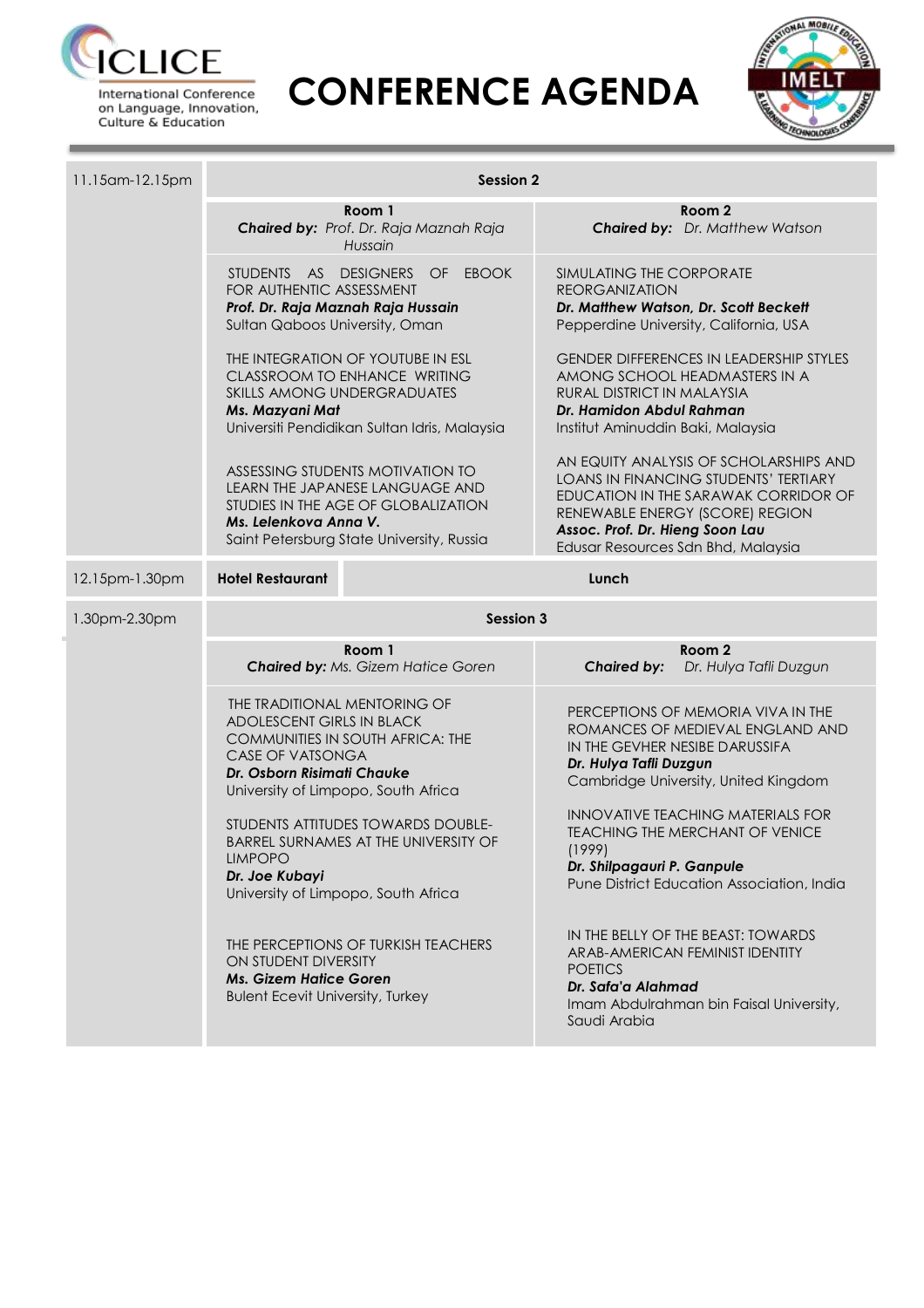

on Language, Innovation, Culture & Education



| 2.30pm-3.30pm       | <b>Session 4</b>                                                                                                                                                                                           |                                                                                                                  |                                                                                                                                                                      |  |  |  |
|---------------------|------------------------------------------------------------------------------------------------------------------------------------------------------------------------------------------------------------|------------------------------------------------------------------------------------------------------------------|----------------------------------------------------------------------------------------------------------------------------------------------------------------------|--|--|--|
|                     |                                                                                                                                                                                                            | Room 1<br>Chaired by: Dr. Tebogo Johannes Kekana                                                                 | Room 2<br><b>Chaired by: Dr. Anirut Satiman</b>                                                                                                                      |  |  |  |
|                     | LANGUAGE POLICY VERSUS LECTURERS<br>AND STUDENTS' PERCEPTIONS REGARDING<br>INDIGENOUS LANGUAGES IN A UNIVERSITY<br>OF TECHNOLOGY<br>Dr. Tebogo Johannes Kekana<br>Vaal University of Technology, S. Africa |                                                                                                                  | A DEVELOPMENT OF KNOWLEDGE<br><b>MANAGEMENT SYSTEM ON MOBILE DEVICES</b><br>FOR HIGHER EDUCATION IN THAILAND<br>Dr. Anirut Satiman<br>Silpakorn University, Thailand |  |  |  |
|                     | Mr. Wassamill Watcharakaweesilp<br>Khon Kaen University, Thailand                                                                                                                                          | THE C-TEST: A LANGUAGE TESTING DEVICE<br>AS A SCREENING TEST FOR GERMAN<br><b>LANGUAGE EDUCATION IN THAILAND</b> | USING E-LEARNING AND MOBILE<br>EDUCATION IN ISLAMIC STUDIES TEACHING<br>Mr. H. Syed Hamid Farooq Bukhari<br>University of Guirat, Pakistan                           |  |  |  |
|                     | HIGHER EDUCATION IN INDIA :<br><b>CHALLENGES AND OPPORTUNITIES</b><br>Assoc. Prof. Dr. Manoj Kumar<br>Government Pg College Ambala Cantt<br>Haryana, India                                                 |                                                                                                                  | <b>INTERLOCUTORS' STRATEGIES IN ORAL</b><br><b>COMMUNICATION</b><br><b>Ms. Regie Palomar</b><br>Rizal Technological University, Philippines                          |  |  |  |
| 3.30pm-4.00pm       | Room 1                                                                                                                                                                                                     |                                                                                                                  | <b>Afternoon Tea Break &amp; Poster Presentations</b>                                                                                                                |  |  |  |
| <b>END OF DAY 1</b> |                                                                                                                                                                                                            |                                                                                                                  |                                                                                                                                                                      |  |  |  |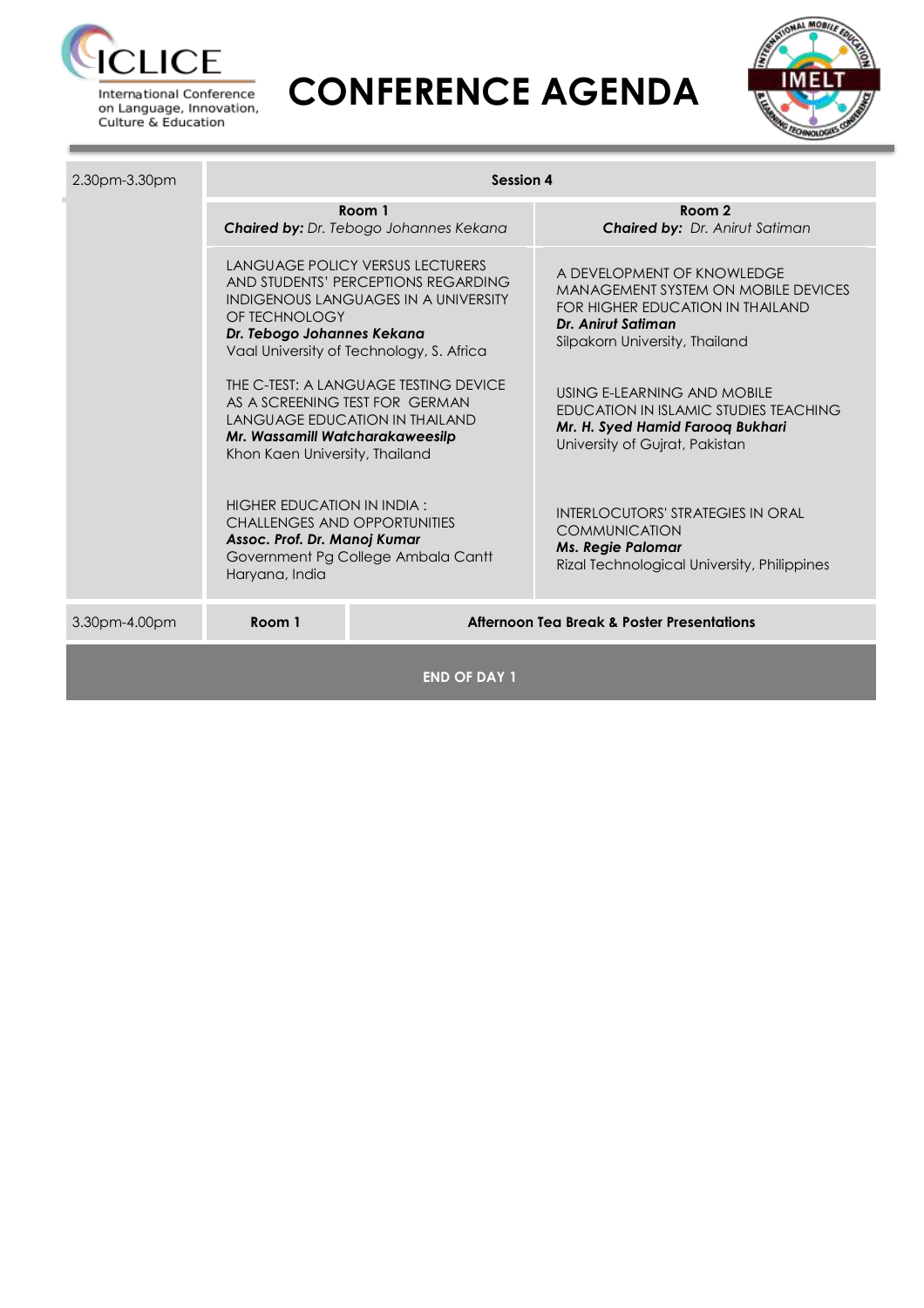



|               |             | DAY 2 (8 September 2018)                                                                                                                                                 |
|---------------|-------------|--------------------------------------------------------------------------------------------------------------------------------------------------------------------------|
| 8.30am-9.00am | Hotel Lobby | <b>City Tour Registration</b>                                                                                                                                            |
| 9.00am-4.00pm |             | <b>STONEHENGE</b><br>$\bullet$<br><b>WINDSOR CASTLE</b><br><b>OXFORD</b><br>Please visit https://icsai.org/iclice11/tour-itinerary/ for booking and more<br>information. |
|               |             | <b>END OF DAY 2</b>                                                                                                                                                      |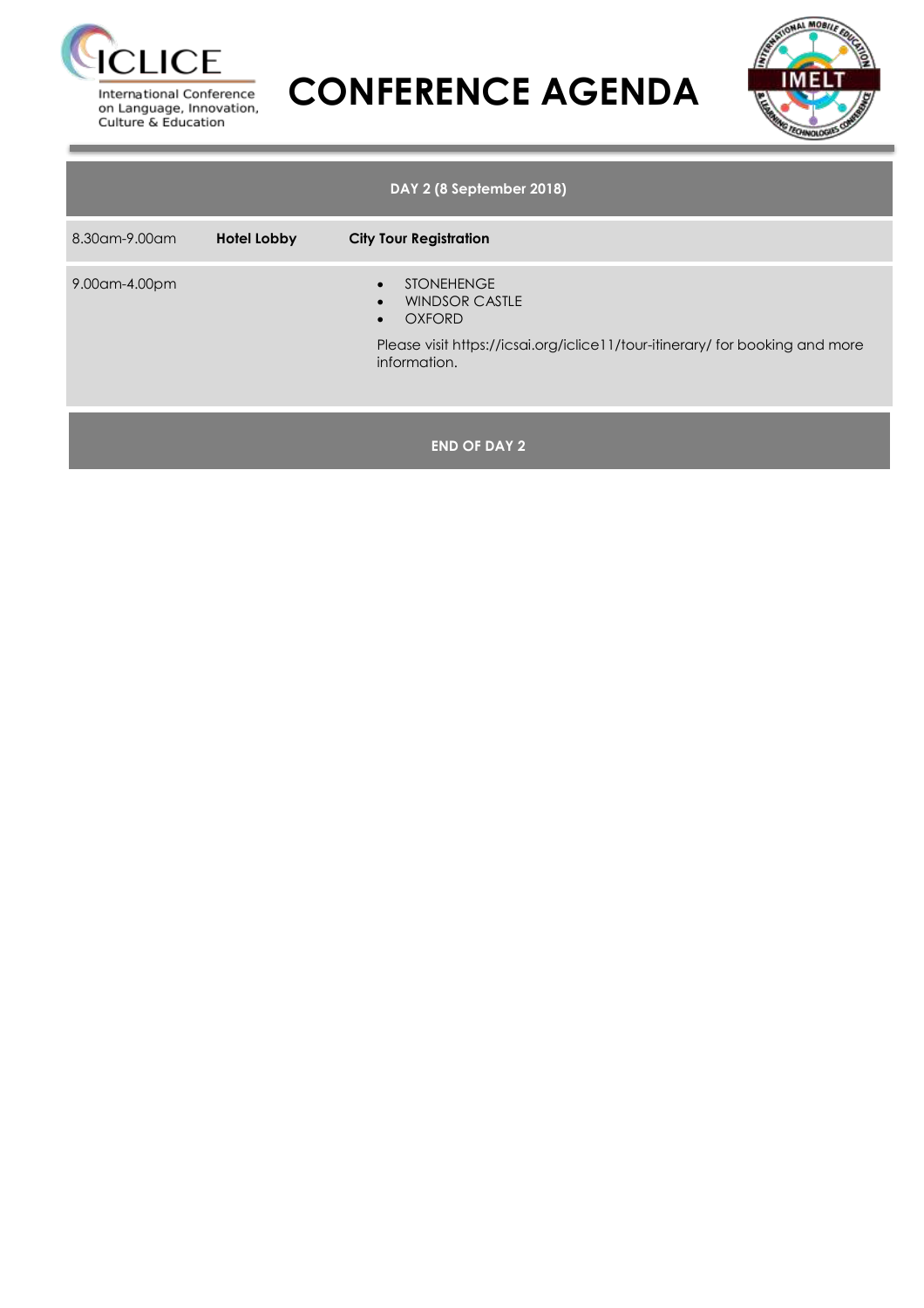

on Language, Innovation,<br>Culture & Education

### **TABLE VIEW**



Day 1 (Room 1)

| 8.30-9.00    | 9.00-10.00                                                                                                                                                                                                                                                                         |                                       | $10.15 - 11.15$                                                                                                                                                                                                                                      | 11.15-12.15                                                                                                                                                                                                              |       | 1.30-2.30                                                                                                                                                                                                                      | 2.30-3.30                                                                                                                                                                                                                                         | $3.30 - 4.00$                                                       |                                                       |
|--------------|------------------------------------------------------------------------------------------------------------------------------------------------------------------------------------------------------------------------------------------------------------------------------------|---------------------------------------|------------------------------------------------------------------------------------------------------------------------------------------------------------------------------------------------------------------------------------------------------|--------------------------------------------------------------------------------------------------------------------------------------------------------------------------------------------------------------------------|-------|--------------------------------------------------------------------------------------------------------------------------------------------------------------------------------------------------------------------------------|---------------------------------------------------------------------------------------------------------------------------------------------------------------------------------------------------------------------------------------------------|---------------------------------------------------------------------|-------------------------------------------------------|
| Registration | <b>Opening Remarks</b><br>by Conference Chair                                                                                                                                                                                                                                      |                                       | Session 1                                                                                                                                                                                                                                            | Session 2                                                                                                                                                                                                                |       | Session 3                                                                                                                                                                                                                      | Session 4                                                                                                                                                                                                                                         |                                                                     |                                                       |
|              | <b>Keynote Presentation</b><br><b>EXPLORING THE IMPACT</b><br>OF PARTICIPATION IN<br>THE SUMMER LEARNING<br>JOURNEY, A DIGITAL<br><b>BLOGGING</b><br>PROGRAMME, ON THE<br>LITERACY ACHIEVEMENT<br>OF LOW-INCOME<br>PRIMARY SCHOOL<br>STUDENTS IN<br>AOTEAROA/NEW<br><b>ZEALAND</b> |                                       | <b>RASCH ANALYSIS OF</b><br><b>ITEMS ON AN ENGLISH-</b><br><b>LANGUAGE</b><br>PLACEMENT TEST AT A<br><b>FACULTY OF NURSING</b><br><b>IN JAPAN</b><br>Assoc. Prof. Dr. Yoko<br>Ichiyama<br>Toho University, Japan                                     | STUDENTS AS<br><b>DESIGNERS OF EBOOK</b><br><b>FOR AUTHENTIC</b><br>ASSESSMENT<br>Prof. Dr. Raja Maznah<br>Raja Hussain<br>Sultan Qaboos<br>University, Oman                                                             |       | <b>THE TRADITIONAL</b><br><b>MENTORING OF</b><br>ADOLESCENT GIRLS IN<br><b>BLACK COMMUNITIES IN</b><br>SOUTH AFRICA: THE<br><b>CASE OF VATSONGA</b><br>Dr. Osborn Risimati<br>Chauke<br>University of Limpopo,<br>South Africa | <b>LANGUAGE POLICY VERSUS</b><br>LECTURERS AND STUDENTS'<br>PERCEPTIONS REGARDING<br><b>INDIGENOUS LANGUAGES</b><br>IN A UNIVERSITY OF<br><b>TECHNOLOGY</b><br>Dr. Tebogo Johannes<br>Kekana<br>Vaal University of<br>Technology, South<br>Africa |                                                                     | Presentations<br>Poster                               |
|              | <b>Dr. Rachel Williamson</b><br>University of Auckland,<br>New Zealand                                                                                                                                                                                                             | Morning Break and Photography Session | <b>EXAMINATION AND</b><br><b>DEVELOPMENT OF PRE-</b><br>SERVICE BIOLOGY<br><b>TEACHERS</b><br><b>TECHNOLOGICAL</b><br><b>PEDAGOGICAL</b><br><b>CONTENT KNOWLEDGE</b><br>Dr. Tuğba Tafli<br>Selcuk University,<br>Turkey                              | THE INTEGRATION OF<br>YOUTUBE IN ESL<br><b>CLASSROOM TO</b><br><b>ENHANCE WRITING</b><br><b>SKILLS AMONG</b><br><b>UNDERGRADUATES</b><br>Ms. Mazyani Mat<br>Universiti Pendidikan<br>Sultan Idris, Malaysia              | Lunch | <b>STUDENTS ATTITUDES</b><br><b>TOWARDS DOUBLE-</b><br><b>BARREL SURNAMES AT</b><br>THE UNIVERSITY OF<br><b>LIMPOPO</b><br>Dr. Joe Kubayi<br>University of Limpopo,<br>South Africa                                            | THE C-TEST: A<br><b>LANGUAGE TESTING</b><br><b>DEVICE AS A</b><br><b>SCREENING TEST FOR</b><br><b>GERMAN LANGUAGE</b><br><b>EDUCATION IN</b><br><b>THAILAND</b><br>Mr. Wassamill<br>Watcharakaweesilp<br>Khon Kaen University,<br>Thailand        | Afternoon<br><b>Tea Break</b><br>and Poster<br><b>Presentations</b> | $\frac{1}{\sqrt{2}}$<br><b>Break</b><br>Afternoon Tea |
|              |                                                                                                                                                                                                                                                                                    |                                       | THE COMPETENCIES<br>AND PERFORMANCE<br>OF ENGLISH TEACHERS<br><b>AND STUDENTS</b><br><b>ACHIEVEMENT AND</b><br>ATTITUDE: BASIS FOR A<br><b>PROPOSED</b><br><b>INSTRUCTIONAL PLAN</b><br>Dr. Nguyen Thi Dieu Ha<br>Thai Nguyen University,<br>Vietnam | <b>ASSESSING STUDENTS</b><br><b>MOTIVATION TO LEARN</b><br>THE JAPANESE<br><b>LANGUAGE AND</b><br>STUDIES IN THE AGE OF<br><b>GLOBALIZATION</b><br>Ms. Lelenkova Anna V.<br>Saint Petersburg State<br>University, Russia |       | THE PERCEPTIONS OF TURKISH<br><b>TEACHERS ON STUDENT</b><br><b>DIVERSITY</b><br><b>Ms. Gizem Hatice Goren</b><br><b>Bulent Ecevit University,</b><br>Turkey                                                                    | <b>HIGHER EDUCATION IN</b><br><b>INDIA: CHALLENGES</b><br>AND OPPORTUNITIES<br>Assoc. Prof. Dr. Manoj<br>Kumar<br>Government Pg<br>College Ambala Cantt<br>Haryana, India                                                                         |                                                                     |                                                       |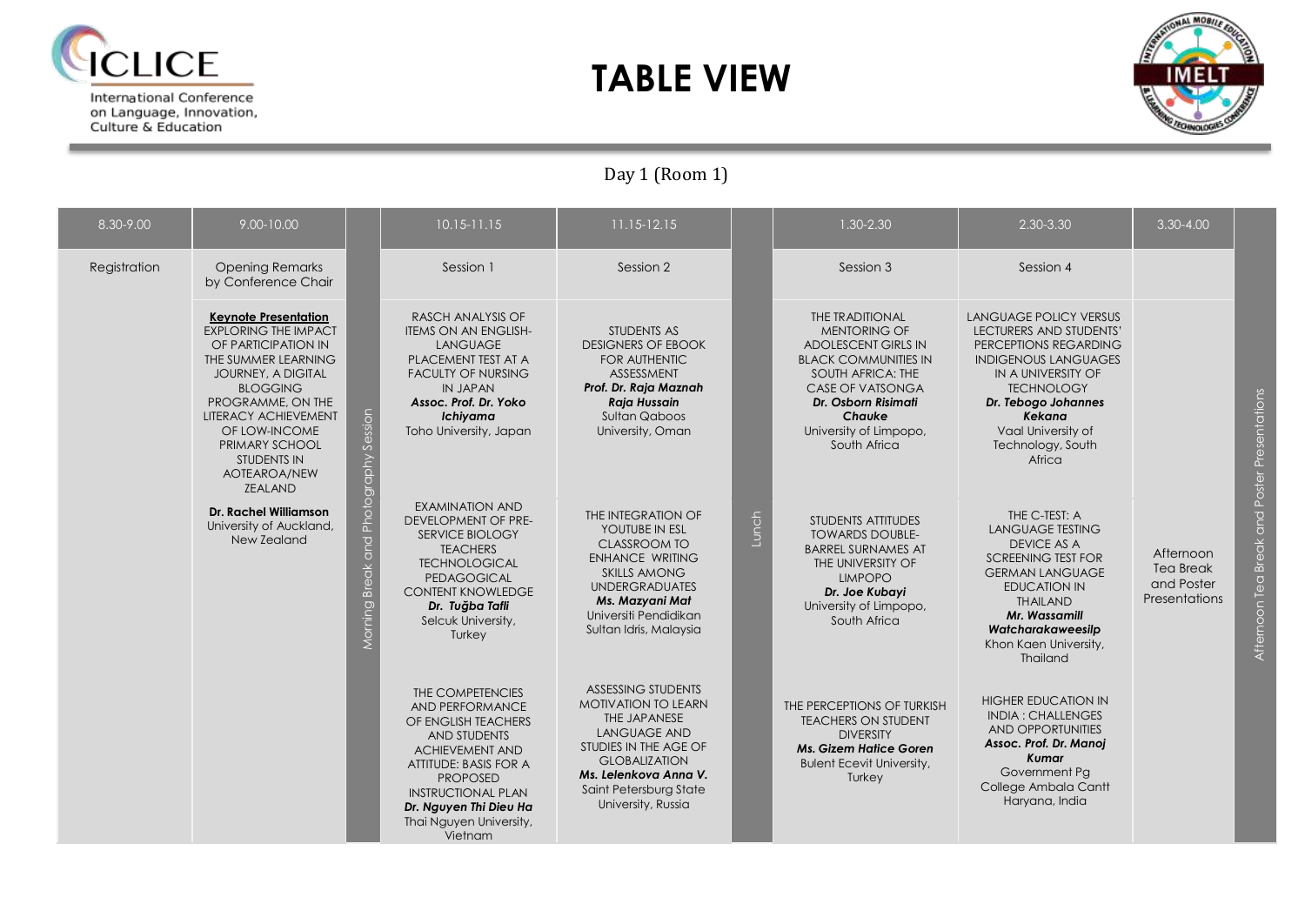

on Language, Innovation,<br>Culture & Education

### **TABLE VIEW**



### Day 1 (Room 2)

| 8.30-9.00    | 9.00-10.00                         |                                          | $10.15 - 11.15$                                                                                                                                                                                                                                                 | 11.15-12.15                                                                                                                                                                                                                                                                                 |       | $1.30 - 2.30$                                                                                                                                                                                      | 2.30-3.30                                                                                                                                                                                                           | $3.30 - 4.00$                                                          |                                                     |
|--------------|------------------------------------|------------------------------------------|-----------------------------------------------------------------------------------------------------------------------------------------------------------------------------------------------------------------------------------------------------------------|---------------------------------------------------------------------------------------------------------------------------------------------------------------------------------------------------------------------------------------------------------------------------------------------|-------|----------------------------------------------------------------------------------------------------------------------------------------------------------------------------------------------------|---------------------------------------------------------------------------------------------------------------------------------------------------------------------------------------------------------------------|------------------------------------------------------------------------|-----------------------------------------------------|
| Registration | <b>Opening Remarks</b><br>(Room 1) |                                          | Session 1                                                                                                                                                                                                                                                       | Session 2                                                                                                                                                                                                                                                                                   |       | Session 3                                                                                                                                                                                          | Session 4                                                                                                                                                                                                           |                                                                        |                                                     |
|              |                                    |                                          | <b>TRAITS AND PRACTICES</b><br>OF REFLECTIVE<br><b>PRACTITIONERS:</b><br><b>EXPLORING JOURNALS</b><br>OF TEACHERS TRAINED<br><b>IN A BLENDED</b><br><b>MODALITY</b><br>Dr. Marilyn U. Balagtas<br>Philippine Normal<br>University, Philippines                  | <b>SIMULATING THE</b><br>CORPORATE<br><b>REORGANIZATION</b><br>Dr. Matthew Watson.<br><b>Dr. Scott Beckett</b><br>Pepperdine University,<br>United States of America                                                                                                                        |       | PERCEPTIONS OF MEMORIA<br><b>VIVA IN THE ROMANCES OF</b><br>MEDIEVAL ENGLAND AND<br>IN THE GEVHER NESIBE<br><b>DARUSSIFA</b><br>Dr. Hulya Tafli Duzgun<br>Cambridge University,<br>United Kingdom  | A DEVELOPMENT OF<br><b>KNOWLEDGE</b><br><b>MANAGEMENT SYSTEM ON</b><br><b>MOBILE DEVICES FOR</b><br><b>HIGHER EDUCATION IN</b><br><b>THAILAND</b><br><b>Dr. Anirut Satiman</b><br>Silpakorn University,<br>Thailand |                                                                        | Presentations                                       |
|              |                                    | Break and Photography Session<br>Morning | <b>EFFECTIVENESS OF A</b><br>UNIVERSITY-INDUSTRY<br><b>BLENDED TRAINING</b><br>PROGRAM ON<br><b>EDUCATIONAL</b><br><b>ASSESSMENT FOR</b><br><b>TEACHERS AND LEADER</b><br>Mr. Dexter Cheng Ngo,<br>Dr. Marilyn Balagtas<br>Rex Book Store, Inc.,<br>Philippines | <b>GENDER DIFFERENCES IN</b><br><b>LEADERSHIP STYLES AMONG</b><br>SCHOOL HEADMASTERS IN<br>A RURAL DISTRICT IN<br><b>MALAYSIA</b><br><b>Dr. Hamidon Abdul</b><br>Rahman<br>Institut Aminuddin Baki,<br>Malaysia                                                                             | Lunch | <b>INNOVATIVE TEACHING</b><br><b>MATERIALS FOR</b><br><b>TEACHING THE</b><br>MERCHANT OF VENICE<br>(1999)<br>Dr. Shilpagauri P.<br>Ganpule<br><b>Pune District Education</b><br>Association, India | USING E-LEARNING AND<br><b>MOBILE EDUCATION IN</b><br><b>ISLAMIC STUDIES TEACHING</b><br>Mr. H. Syed Hamid Faroog<br><b>Bukhari</b><br>University of Gujrat, Pakistan                                               | Afternoon<br><b>Tea Break</b><br>and<br>Poster<br><b>Presentations</b> | Poster I<br>and<br><b>Break</b><br>Tea<br>Afternoon |
|              |                                    |                                          | <b>COMMON STRATEGIES</b><br><b>AND PRACTICES</b><br>AMONG FACILITATORS<br>OF INNOVATION<br><b>Dr. Matthew Watson</b><br>Pepperdine University,<br>United States of America                                                                                      | AN EQUITY ANALYSIS<br>OF SCHOLARSHIPS<br>AND LOANS IN<br><b>FINANCING STUDENTS'</b><br><b>TERTIARY EDUCATION</b><br>IN THE SARAWAK<br><b>CORRIDOR OF</b><br><b>RENEWABLE ENERGY</b><br>(SCORE) REGION<br>Assoc. Prof. Dr. Hieng<br>Soon Lau<br>Edusar Resources Sdn<br><b>Bhd, Malaysia</b> |       | IN THE BELLY OF THE<br><b>BEAST: TOWARDS</b><br>ARAB-AMERICAN<br><b>FEMINIST IDENTITY</b><br><b>POETICS</b><br>Dr. Safa'a Alahmad<br>Imam Abdulrahman<br>bin Faisal University,<br>Saudi Arabia    | <b>INTERLOCUTORS'</b><br><b>STRATEGIES IN ORAL</b><br><b>COMMUNICATION</b><br><b>Ms. Regie Palomar</b><br><b>Rizal Technological</b><br>University, Philippines                                                     |                                                                        |                                                     |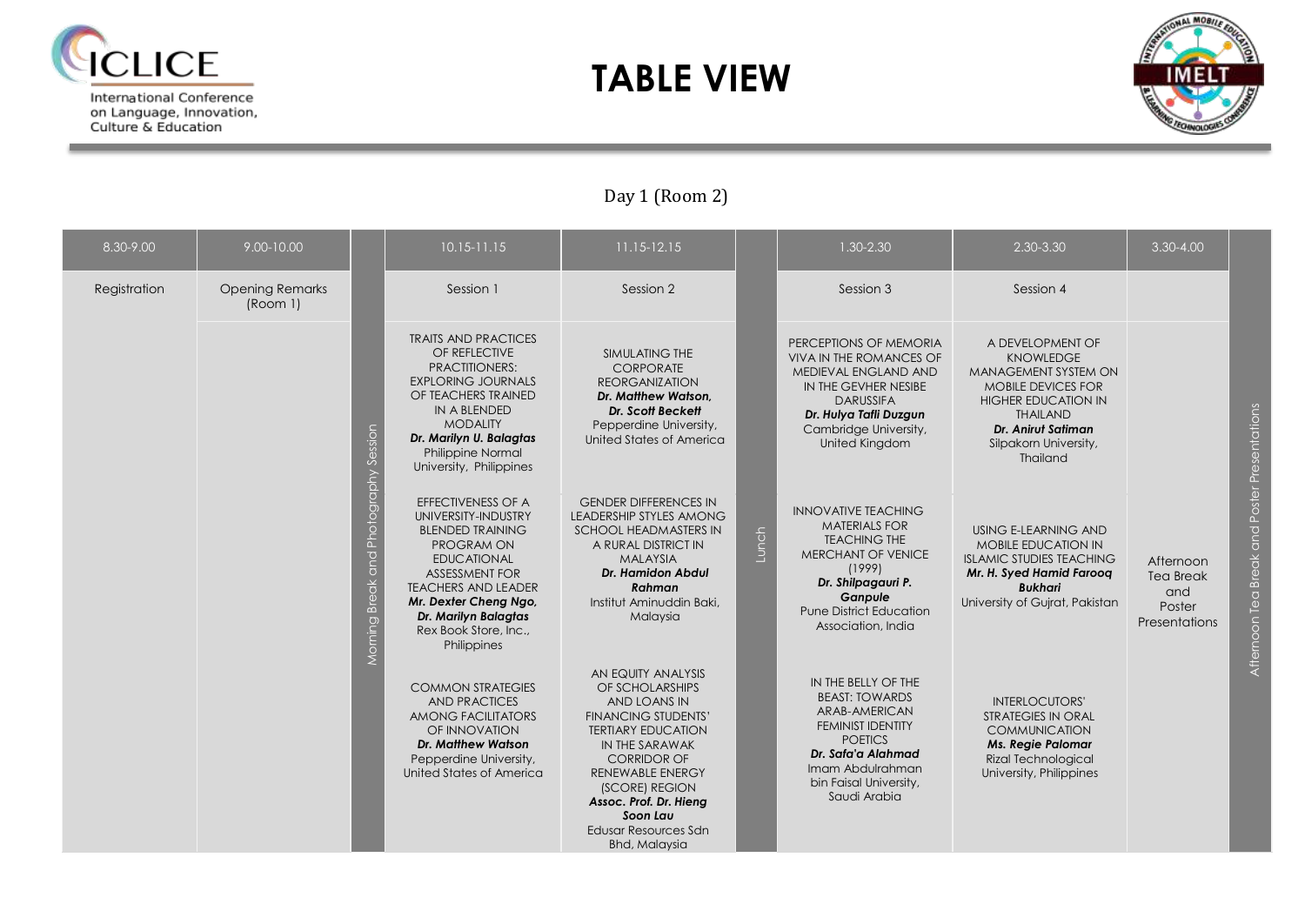

# **GENERAL INFORMATION**



**1.** 11<sup>th</sup> ICLICE 2018 will be held on 7-8 September 2018 at the following venue:

#### **THE CUMBERLAND HOTEL**

Great Cumberland Place London W1H 7DL United Kingdom +44 (0)207 523 5053

#### **2. Collection of Conference Kits**

- The registration desk will commence operations at 8.30am on both days. Participants may choose any of these days to register and collect their conference kits.
- The conference kit (including ID tags, certificates and proceedings CD-ROM) may only be collected if full payment has been made.
- Participants who have registered under the student category may be asked to show their original Student ID cards before collecting their conference kits.
- Participants are encouraged to inform the secretariat in advance if they are planning to skip any of the days or parts of the event. This is to ensure that all resources are being allocated optimally and to avoid wastage of food.

#### **3. Oral Presentation Sessions**

- Papers must be presented in the sequence shown in the schedule above without any breaks in between.
- Each presenter will be allocated 20 minutes for to present a paper.
- At least 10 minutes out of this time must be allocated for Q&A and/or discussion with the audience, preferably at the end of the presentation.
- Featured papers will be given another 5 minutes in addition to the initial 30 minutes. Presenters will be informed via email if their respective papers have been selected.
- Any swapping of slots, even if mutually agreed between presenters, must be approved by the secretariat.

 $\bullet$ 

#### **4. Poster Presentation Sessions**

- All posters will be displayed at a designated section in the vicinity of the conference halls.
- Posters must be handed to the secretariat for display no later than 10.30am on 7th September.
- Presenters who opted for the poster method are responsible in ensuring that the posters meet the event requirements. Please visit the conference website for poster dimensions.
- A viewing and Q&A session will be held during the afternoon coffee break in Room 1 at 3.30pm on 7th September.

#### **5. Coffee Breaks and Lunch**

- All refreshments will be served near the conference hall during the break times shown in the schedule.
- Lunch will be served at the hotel restaurant. Participants are required to display their conference identification tags in order to be seated.
- Meals are strictly for registered participants only. Additional seats at the restaurant (e.g. for spouses or friends) can be booked at a subsidies rate of GBP18 per person per day before 1 September 2018. **Any request for meals during the conference day will be charged GBP24 per person.**